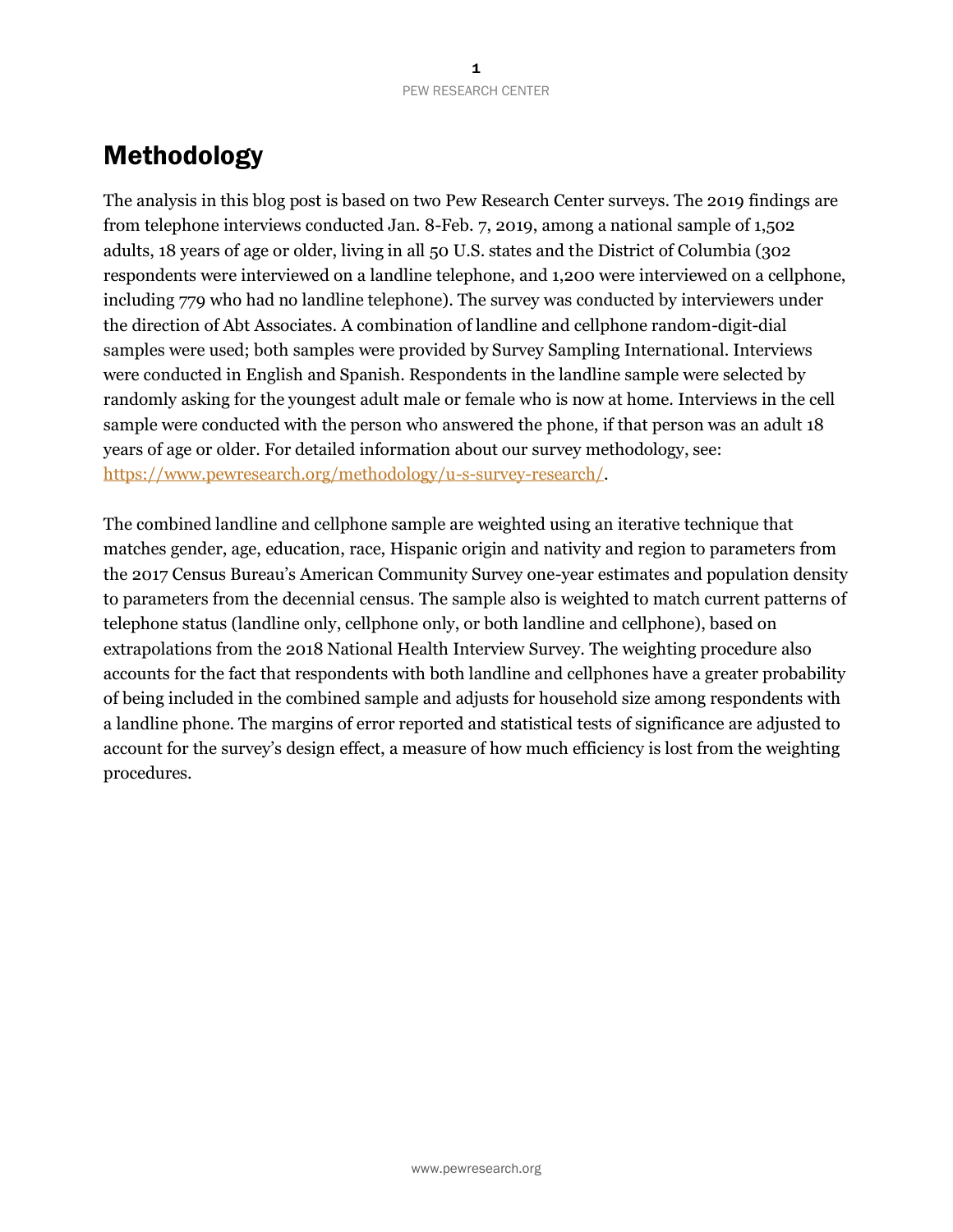| Group               | <b>Unweighted</b><br>sample size | Plus or minus<br>2.8 percentage points |  |  |  |
|---------------------|----------------------------------|----------------------------------------|--|--|--|
| <b>Total sample</b> | 1,502                            |                                        |  |  |  |
|                     |                                  |                                        |  |  |  |
| Men                 | 828                              | 3.8 percentage points                  |  |  |  |
| Women               | 674                              | 4.3 percentage points                  |  |  |  |
|                     |                                  |                                        |  |  |  |
| White, non-Hispanic | 1,011                            | 3.5 percentage points                  |  |  |  |
| Black, non-Hispanic | 142                              | 9.3 percentage points                  |  |  |  |
| Hispanic            | 213                              | 7.6 percentage points                  |  |  |  |
|                     |                                  |                                        |  |  |  |
| 18-49               | 631                              | 4.4 percentage points                  |  |  |  |
| $50+$               | 815                              | 3.9 percentage points                  |  |  |  |
|                     |                                  |                                        |  |  |  |
| High school or less | 461                              | 5.1 percentage points                  |  |  |  |
| Some college        | 375                              | 5.7 percentage points                  |  |  |  |
| College+            | 656                              | 4.3 percentage points                  |  |  |  |
|                     |                                  |                                        |  |  |  |
| Less than \$30K     | 348                              | 5.9 percentage points                  |  |  |  |
| \$30K-\$74,999      | 400                              | 5.5 percentage points                  |  |  |  |
| \$75K or more       | 526                              | 4.8 percentage points                  |  |  |  |
|                     |                                  |                                        |  |  |  |
| Urban               | 505                              | 4.9 percentage points                  |  |  |  |
| Suburban            | 636                              | 4.4 percentage points                  |  |  |  |
| Rural               | 258                              | 6.9 percentage points                  |  |  |  |

The following table shows the unweighted sample sizes and the error attributable to sampling that would be expected at the 95% level of confidence for different groups in the survey: